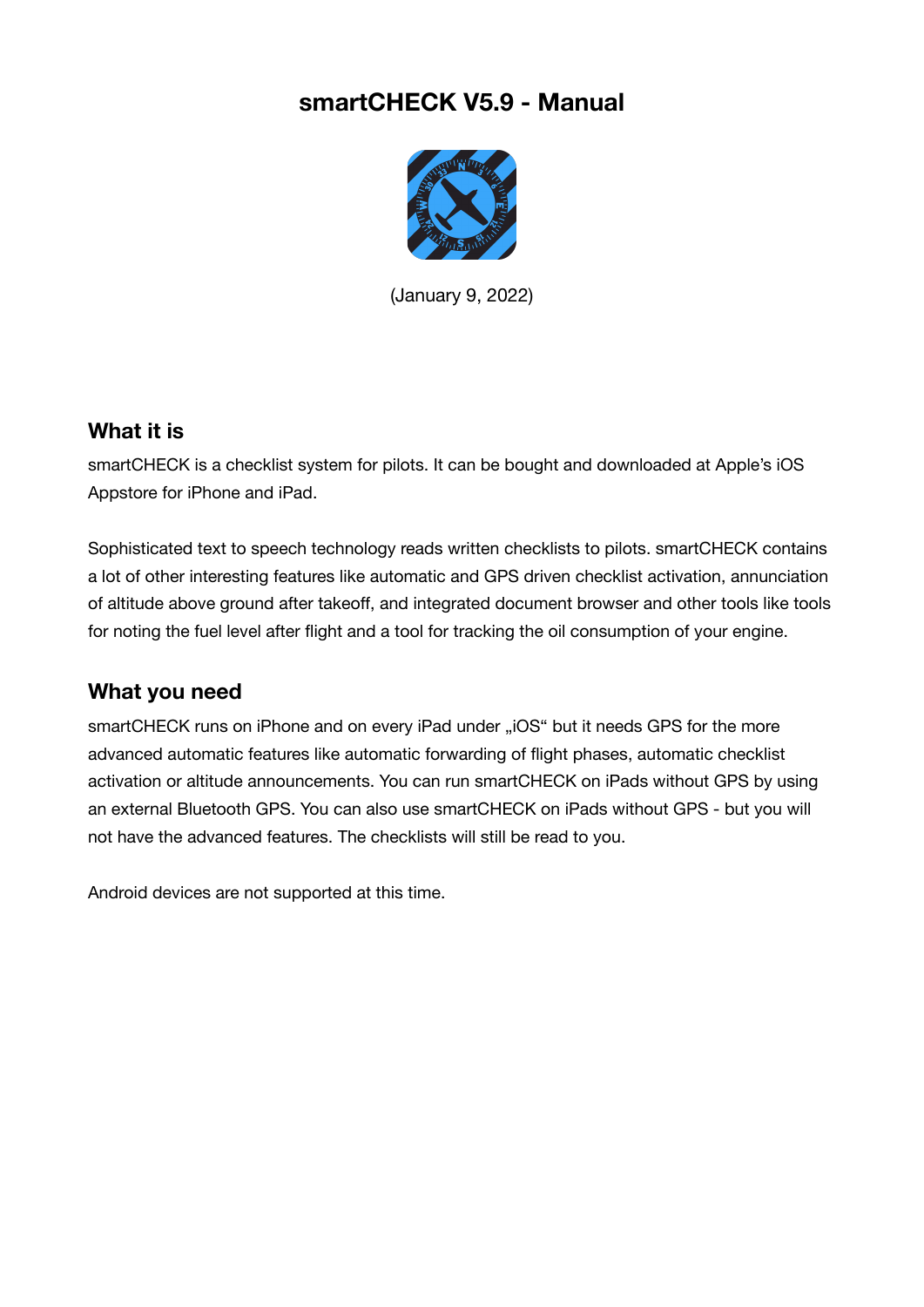# **Normal Mode and Priority Mode**

There's two ways to display the checklists, *Normal* and *Priority* Modes.

**Normal Mode** is the "classic view" of smartCHECK that contains all normal, abnormal and emergency checklists for the airplane, sorted by flight phases. The default flight phases are: GND - TAXI/TAKEOFF - AFTER TAKEOFF - IN FLIGHT - LDG - SHUTDOWN.

**Priority Mode** is the **list view** you can select if you want to only use a defined set of checklists in flight. To use PM you have to select the checklists you mostly use in the settings. If you need to get any of the other checklists that are not part of your PM selection you simply tap "Normal Mode" to get back to the full view.

You can select any checklist to use in the Priority Mode: Blue, Red, Yellow - and even the green ones which you use for important documents you might want to access in flight, like pages from your flight manual.

### **The 5 ways to use smartCHECK checklists**

- 1. **Tap and Read the Checklist:** Use it like a paper checklist, Every time you tap the screen one line is marked as completed
- 2. **Tap and Listen**: Every tap on the screen reads one item of the checklist. Tap for the next item until checklist is completed.
- 3. **Auto Read:** Tap the checklist icon and the whole checklist is read to you the way like a copilot would read it to you. Stop and Resume any time by tapping the screen. If you want it then the checklist title will be read. Another option is to let the checklist say "checklist completed".
- 4. For each checklist you can define (in Priority Mode only) if you want to use it in "auto read" **or ...manual** mode. For example you can set the Preflight Checklist to Manual and the After Takeoff checklist to automatic.
- 5. If you select the new "Challenge & Response" mode in the checklist settings the app will only read the left side of the checklist – and you have to complete each line (not interactive!).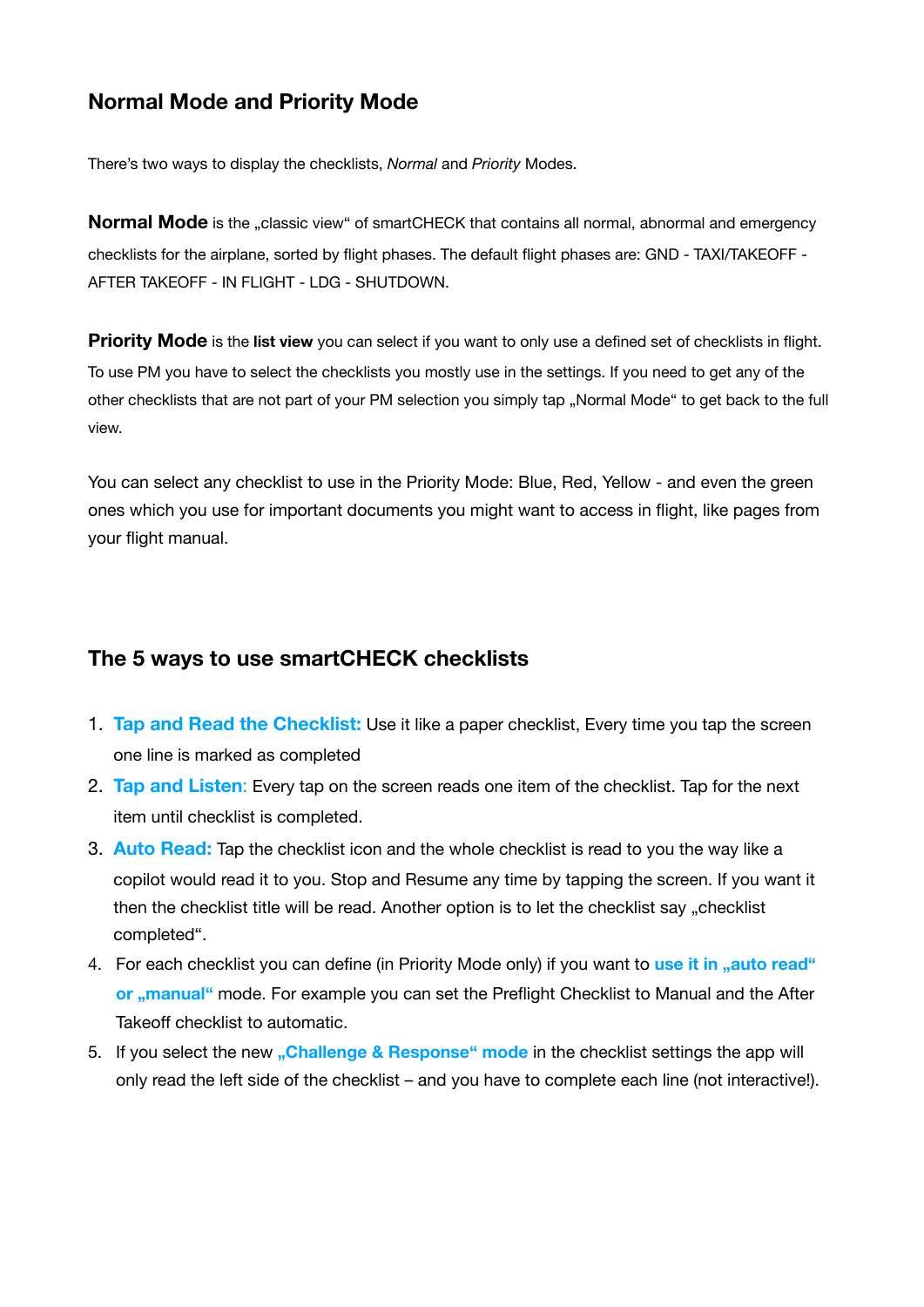### **How to use smartCHECK in the cockpit.**

Depending on your hardware, the equipment of your airplane and your type of mission you can use smartCHECK in several different ways. This is how you can integrate smartCHECK in your workflow.

**If you only use an iPad** in your plane you can display smartCHECK full screen (double click on home button to go to other app like navigation. Or you can use smartCHECK in split screen / multitasking mode as a window in your navigation (or other) app. This works in portrait AND landscape mode. You can decide how much space you want to give each app. smartCHECK can occupy 1/3, 1/2 or the full screen - just like your navigation app. You can also "slide" smartCHECK out of view by holding the small handle on top of the window and moving it beyond the screen border. You can always get it back just as easily.

**If you use an iPhone AND an iPad while flying** you can run your favourite navigation app on the iPad and smartCHECK on your iPhone. In most installations you can only connect one device to your headset by Bluetooth though. Some audio panels allow the connection of several Bluetooth devices at the same time (PS Engineering PMA450B, Garmin GMA345).

# **These are typical ways to use the audio features of smartCHECK in the cockpit environment.**

- Connect the iOS device directly to your Bluetooth headset
- Connect your iOS device to your Bluetooth audio panel. Some audio panels like the two mentioned above let you connect several devices. This way you could get the audio from Foreflight or SkyDemon – but also the audio checklists from smartCHECK
- Connect your iOS device with your conventional headset by using an adapter cable ("Y-cable") which is available at many pilots store.
- Some airplanes have an auxiliary 3.5 mm audio-in socket for entertainment which can also be used to connect an iPhone/iPad to the audio system. You could even put a wireless BT adapter into that socket.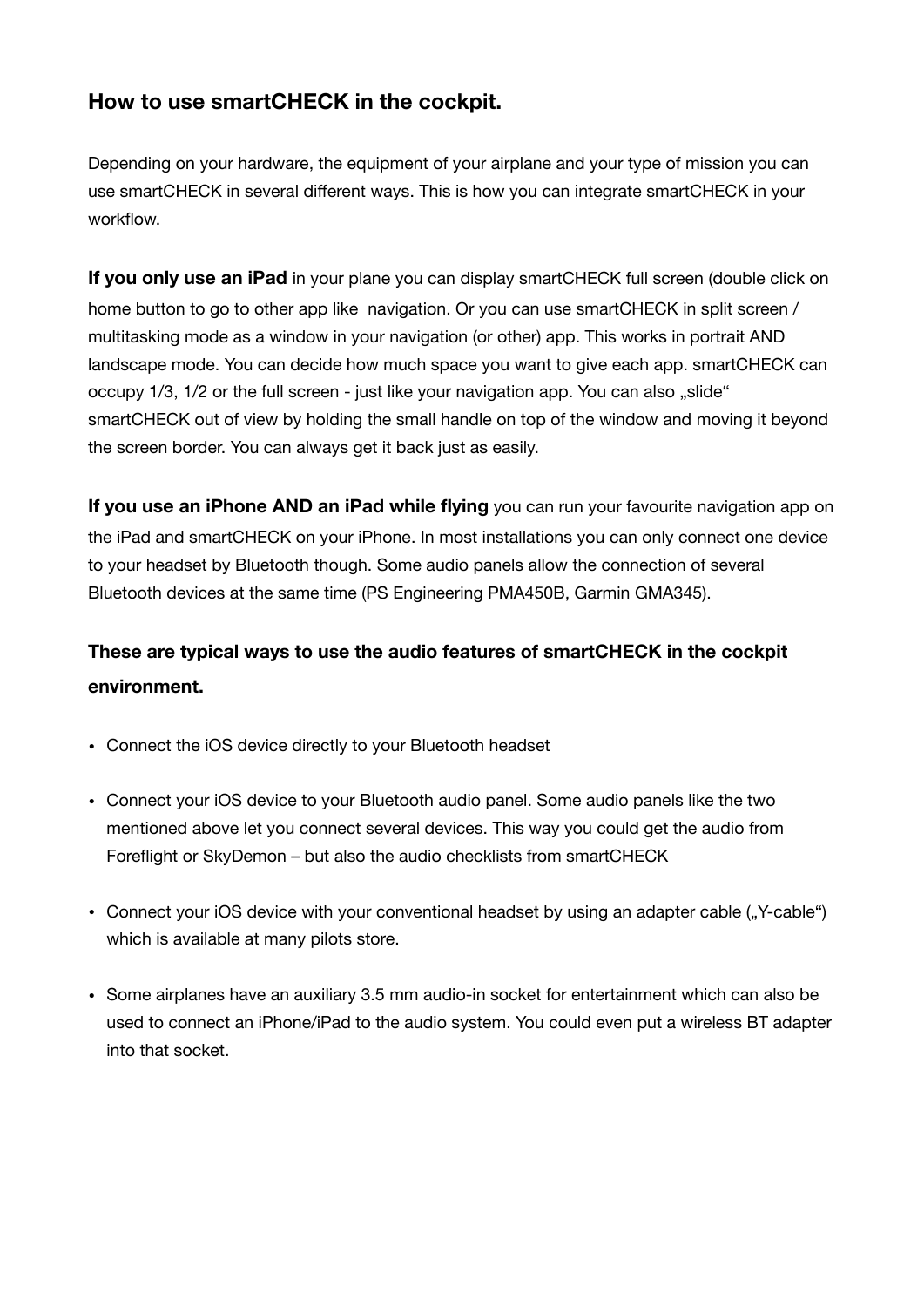# **Checklists**

smartCHECK was initially developed for pilots of Cirrus aircraft and therefore it comes with one Cirrus checklist (for thee SR22 G2/G3) and a general Light Airplane Template. You can use the Light Airplane Template to make your own checklist – or you can have a look in our store. We have made a couple of ready to use checklists for several popular light aircraft

### **Checklists in the Store**

These checklists are available as "inapp purchases" for  $$ 5.99$  each.

- Cessna C-172N Skyhawk
- Cessna C-182P Skylane
- Cirrus SR20-G1/G2
- Cirrus SR22-G2/G3
- Cirrus SR22T-G5
- Mooney M20R Ovation 2 GX
- Piper PA-28-151/161 Warrior
- Piper PA-28-181 Archer
- Socata TB20
- Light Airplane Template

#### **More airplane types coming** over time

If your airplane type is not available as a ready to use set, you have these possibilities:

- 1. **Buy the checklist set of a similar airplane, modify and rename it.** For example take the Piper Archer checklist and modify it for the Piper Dakota, which is a very similar airplane with an almost identical checklist. Or use the Cirrus G5 checklist to make one for the G6 model.
- 2. **Use the Light Airplane Template and your POH to make your own checklist** (more about this later).
- 3. **Load a checklist another pilot has made for this airplane based on the Light Airplane Template** (more about this later). The other pilot can send you the checklist via eMail and you simply have to tap the attachment and select ..smartCHECK" to open the attachment. Before you save it you can rename the checklist (with your own registration).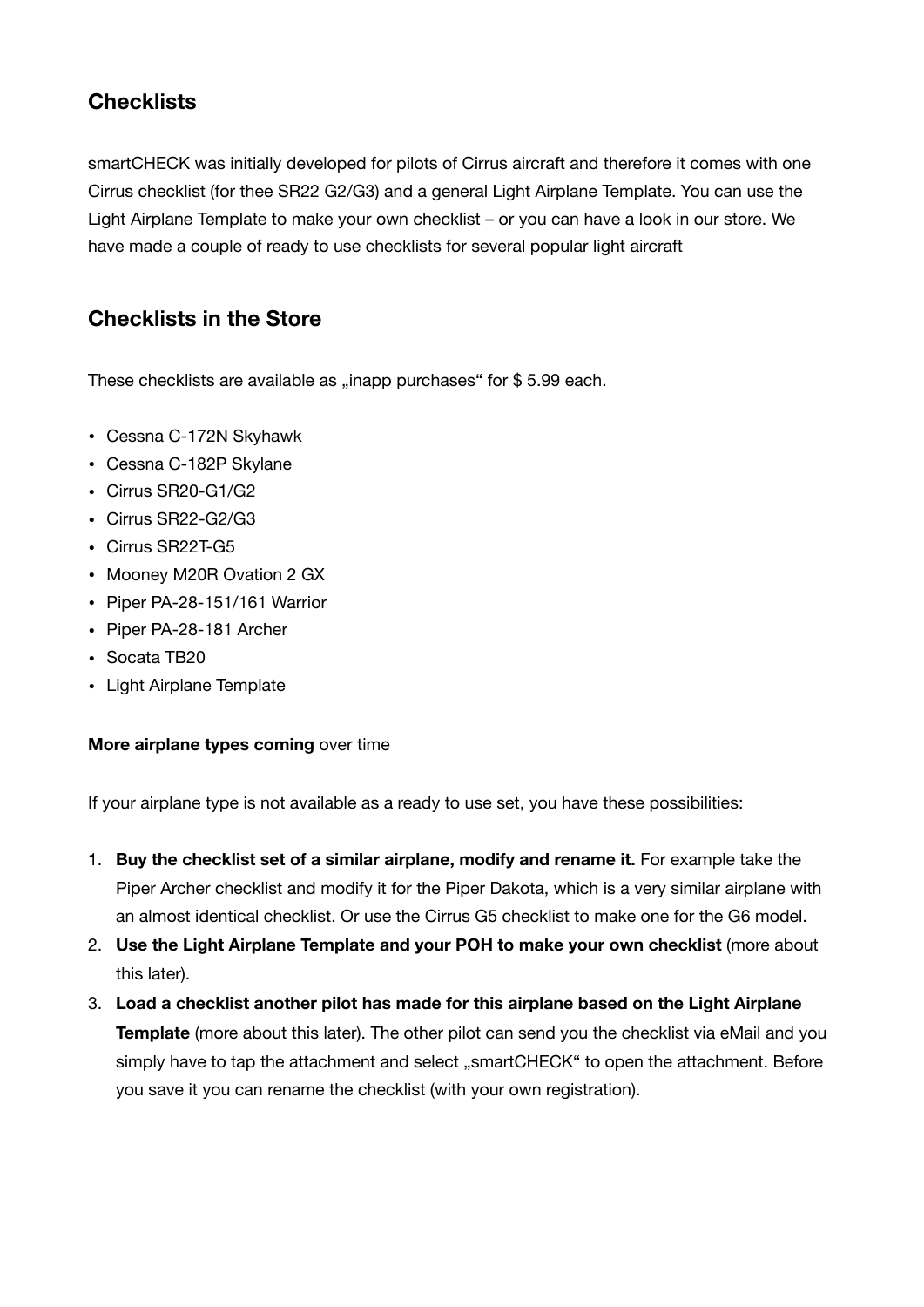## **Cirrus Aircraft Checklists**

**All Checklists made by us for Cirrus Aircraft contain a special checklist for using the CAPS System (Cirrus Airframe Parachute System).** You will see a special red CAPS icon on the screen, tapping it opens the CAPS checklist.

Cirrus pilots (and the pilots of other aircraft equipped with a BRS system) can use the altitude/ AGL feature to determine the approximate height above ground**\***.

**\*Since smartCHECK does not contain a database of elevations the altitude AGL after takeoff is counted from a point on the runway where the plane reaches 35 knots. If the terrain behind the airport is rising the real altitude AGL will be lower than the indication, and vice versa.** 

### **Checklist exchange**

Checklists made or modified by users can be sent to other pilots by eMail and installed in their smartCHECK app. This works with both of the included checklists, meaning that you can modify one of the two included checklists and send it to any other smartCHECK user for installation in their app.

In case of the pad checklists from the store the receiving pilot must have bought the base checklist for that airplane before he can install a modified version of that checklist sent to him by another pilot.

### **Checklist types and Editing**

**BLUE** checklists are normal checklist **YELLOW** checklists are abnormal checklists **RED** checklists are emergency checklists

Any of these three can be created and edited. Simply type the text, the system will convert the text to speech when using the checklist.

**GREEN** icons are for documents you want to store and display inside smartCHECK. You might want to store some of these documents in smartCHECK for quick access:

• Aircraft documents (insurance, noise certificate, ARC)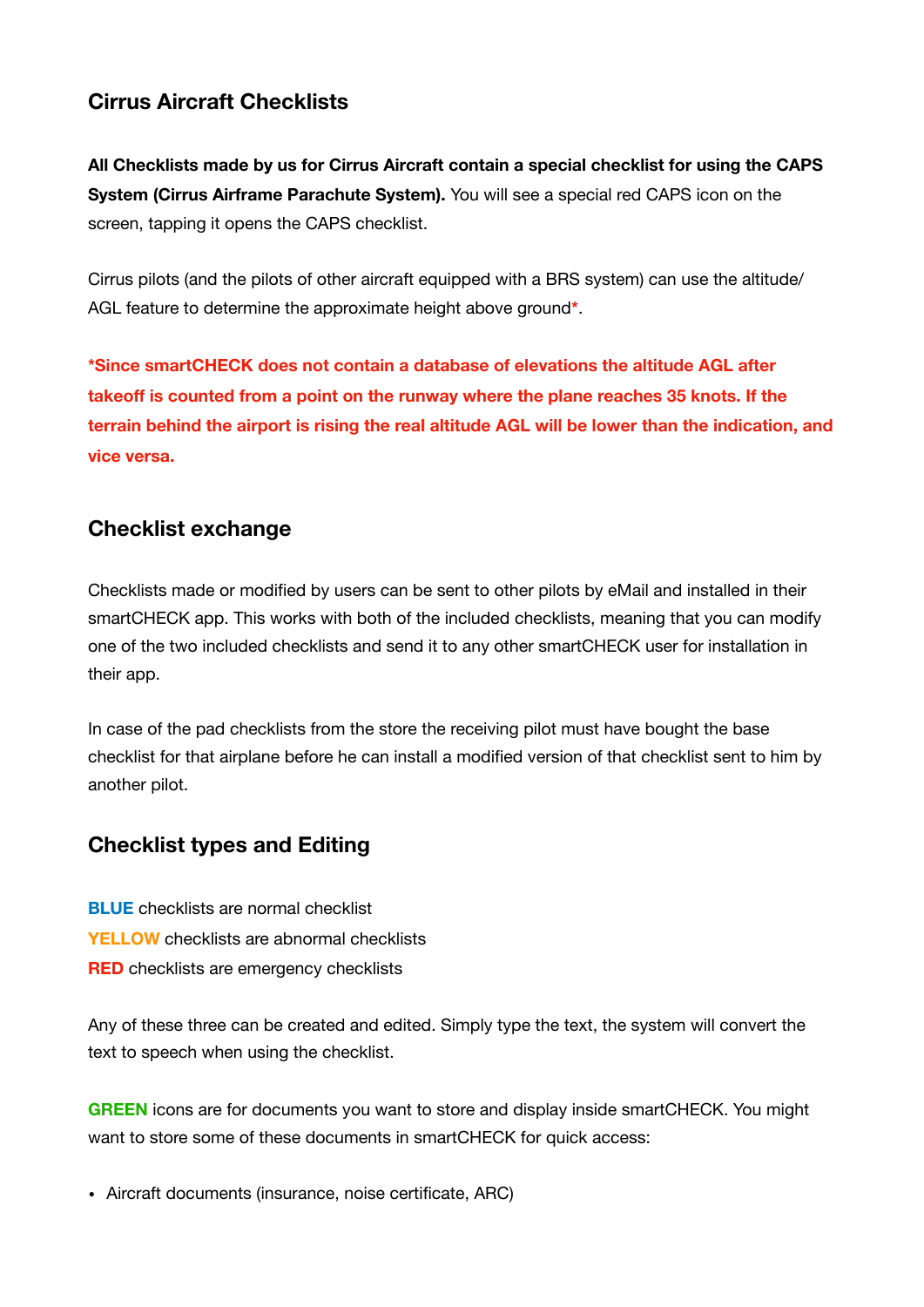- Tables from the POH (takeoff performance, cruise settings etc.)
- Photos or drawings
- Blank page for typing notes
- Drawings or notes for procedures (holding entries, procedure turns)
- Frequency tables

**Note about the "text to speech system":** Apple's text to speech system still has some minor flaws regarding the pronounciation of some words. For example "ignition" is read "igg-nyshon" by the system. The workaround is to spell the word phonetically (try and error …) until it works. For the above example "iggnition" works the best. Of course this means that you have the wrong spelling in the checklist. To avoid this you can edit the checklist on a PC/MAC using a text editor. If you open the file you will have the possibility to edit *both* the spelling *and* the pronounciation. For correct procedure see explanation below.

#### **Editing Checklists inside the App**

To edit a checklist in the app simply open the checklist. If it starts reading, please STOP the checklist by tapping the screen once and use the edit screen in the upper right corner. Make a long tap in the field you want to edit, then use the SAVE/CLOSE button to save the changes. You can also edit the order of the items in each checklist by touching the "3 lines" symbol at the end of each line and sliding the entry up/down. don't forget to save the changes.

#### **Editing Checklists with the NEW MAC OS Editor for smartCHECK**

With the release of smartCHECK V5.9 there will also be a dedicated MAC OS app, the **"smartCHECK editor"** (**available in the Apple MAC OS Store** for \$ 3,99) that lets you edit your checklists in a quick and comfortable way.

- Send the checklist you want to edit to your Mac by eMail
- Save the checklist to your desktop and open it with the Editor
- Edit and test the checklist
- Create Green Icons for Documents you want to add to your checklist
- Send the checklist to your iPhone or iPad by eMail and install it

The editor lets you rewrite existing checklists, add new checklists and documents you want to have at hand in flight. In the (rare) case the text to speech system uses wrong pronounciation you can add a phonetic version of the word (in the "spoken" fields) and test it. You can also use the "spoken" fields if you want to keep your checklist in the original version of the manufacturer in written form but want to use abbreviations etc. when the checklist is being read to you.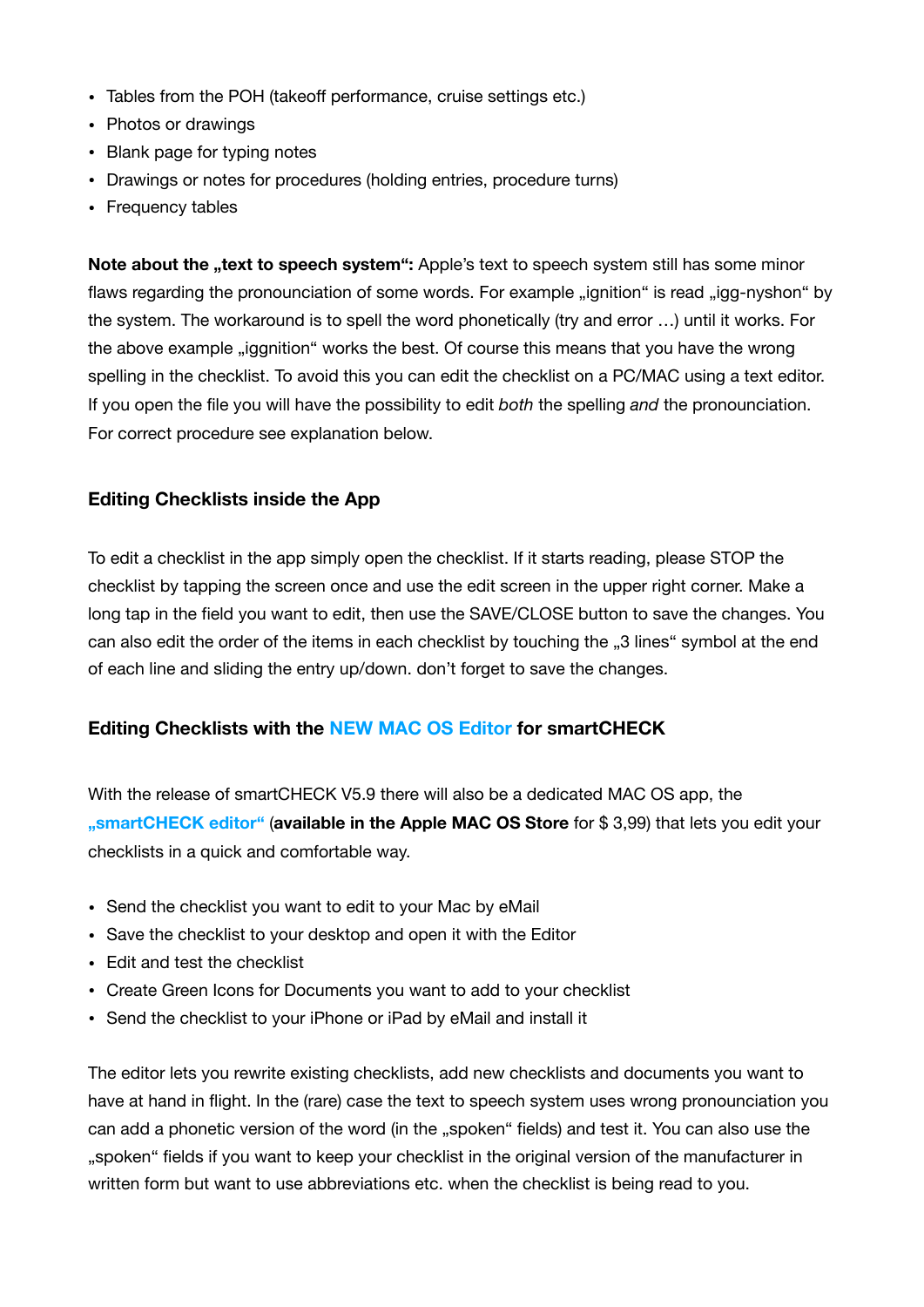#### **Editing Checklists on PC/MAC manually without the smartCHECK editor**

#### **Please only try this if you know how to edit .JSON files!**

- 1. Go to the home screen of the app and send the checklist to yourself (Nut symbol upper right corner, "edit checklist collections". Check the box on the bottom of the screen if you want to send the documents you uploaded for the green icons as well.
- 2. Open the eMail you send yourself and save the attachment to a folder on your desktop.
- 3. Rename the file extension (".smckzip") to "**.zip**" and unzip the checklist with a double click.
- 4. You can now (carefully!) edit the checklist "JSON" file in any text editor, but keep in **mind that the smallest details are important**. One missing blank or comma – and it will not work. Try to understand the structure of the checklist and then edit it according to your needs. Each entry contains a "spoken value" and a "written value". You can use the spoken value field in cases where the text to speech system has problems with the pronounciation. For example "propallur" works better than the correct spelling "propeller" (which I find strange, but who am I ...).
- 5. When you are finished with editing the file you have to zip it again and after zipping you have to rename the extension to **.smckzip** again (that's smartCHECK's version of "zip"). .zip only will not do.
- 6. Send the file to yourself again by eMail and open the attachment on the iPhone or iPad that contains smartCHECK. Select smartCHECK to open the file, edit the checklist name (if you want) and save it. The new/edited checklist is now in integrated in your smartCHECK app. You can save your checklist on your home computer or in a cloud service.
- 7. **Important:** If you add an entry to the checklist then the first letter in the "value" field (right field) must be upper case - otherwise there will be no pause between "key and value".

**Note**: We plan to develop a website/user community on which checklists can easily be made and exchanged. For the time being you have to use the above procedure (an occasional " $f^{***}$  you", when you mess up, is included in the base price).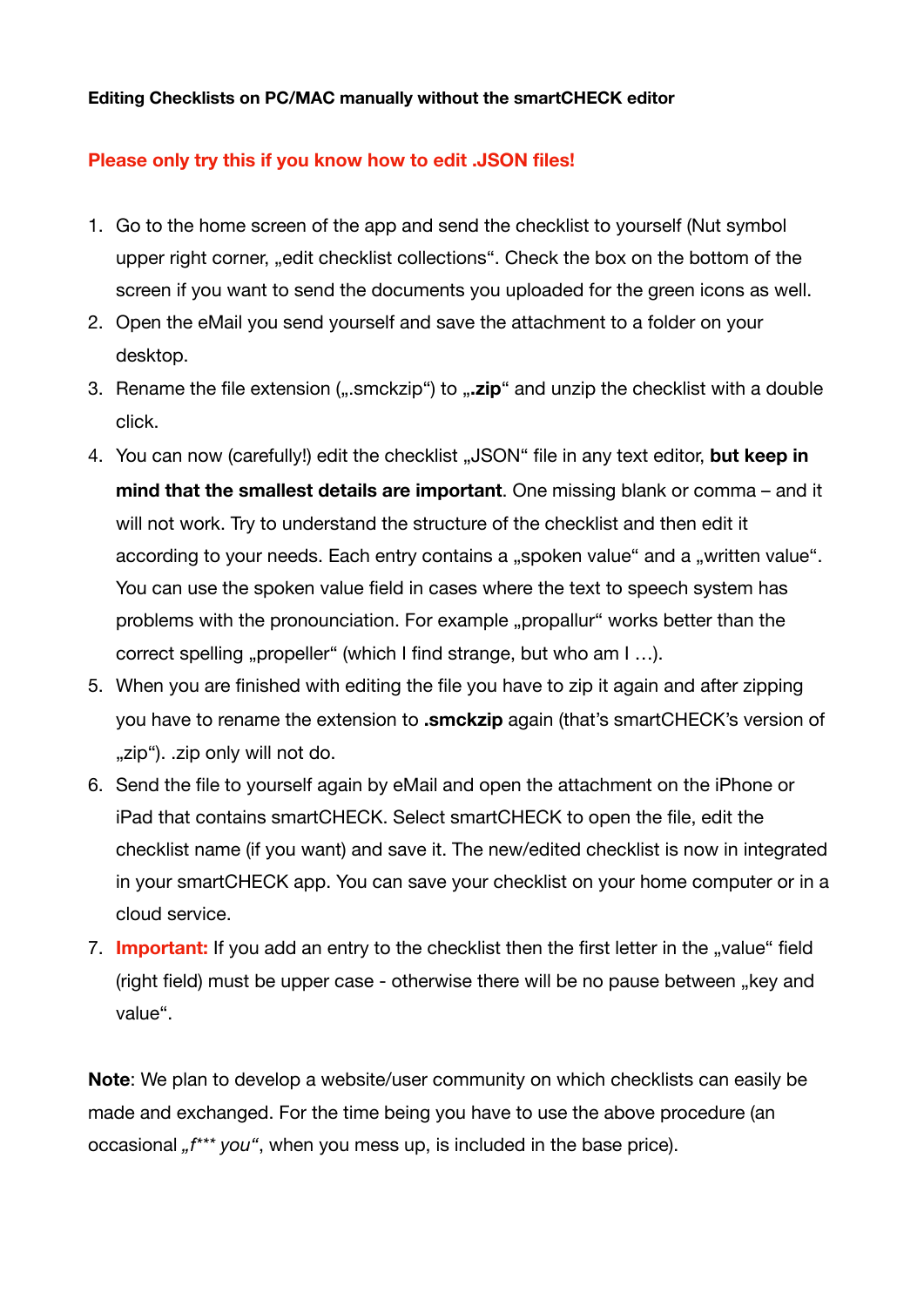### **Spelling Mistakes in Checklist** (sxxt happens!)

If you find a mistake in the ready checklist sets you have downloaded from our store you might not be able to correct the spelling or pronounciation but instead you have to do it on the PC (because some editing fields are not visible in the app). **The best workaround** im this case is to delete the wrong entry and make a new one with the correct spelling and then slide it to the correct position in the checklist.

If you hesitate to do that please send eMail to [info@airwork.biz](mailto:info@airwork.biz) and we'll correct and update the checklist.

## **Automation and GPS**

#### **smartCHECK uses the GPS for some tasks** and this version (V4.2):

- Auto forward flight phases
- Detect, display and announce altitude above the takeoff runway
- Open and read checklist automatically and hands free (and go back to main menu).

#### **At this time this is what smartCHECK can do hands-free:**

- Switch flight phase from GND to TAXI when first movement of airplane is detected
- Switch from TAXI/TAKEOFF to AFTER TAKEOFF when a groundspeed of 35 knots is reached
- Open and read the AFTER TAKEOFF checklist hands free at an altitude AGL the user has set in the settings
- Read the CLIMB checklist automatically (right after the After Takeoff checklist)
- Open and read the CRUISE checklist at a ground speed the user has set in the settings
- Announce the Altitude above ground after takeoff (set range in settings)
- Display altitude above ground in big red letters (important for airplanes with BRS/CAPS)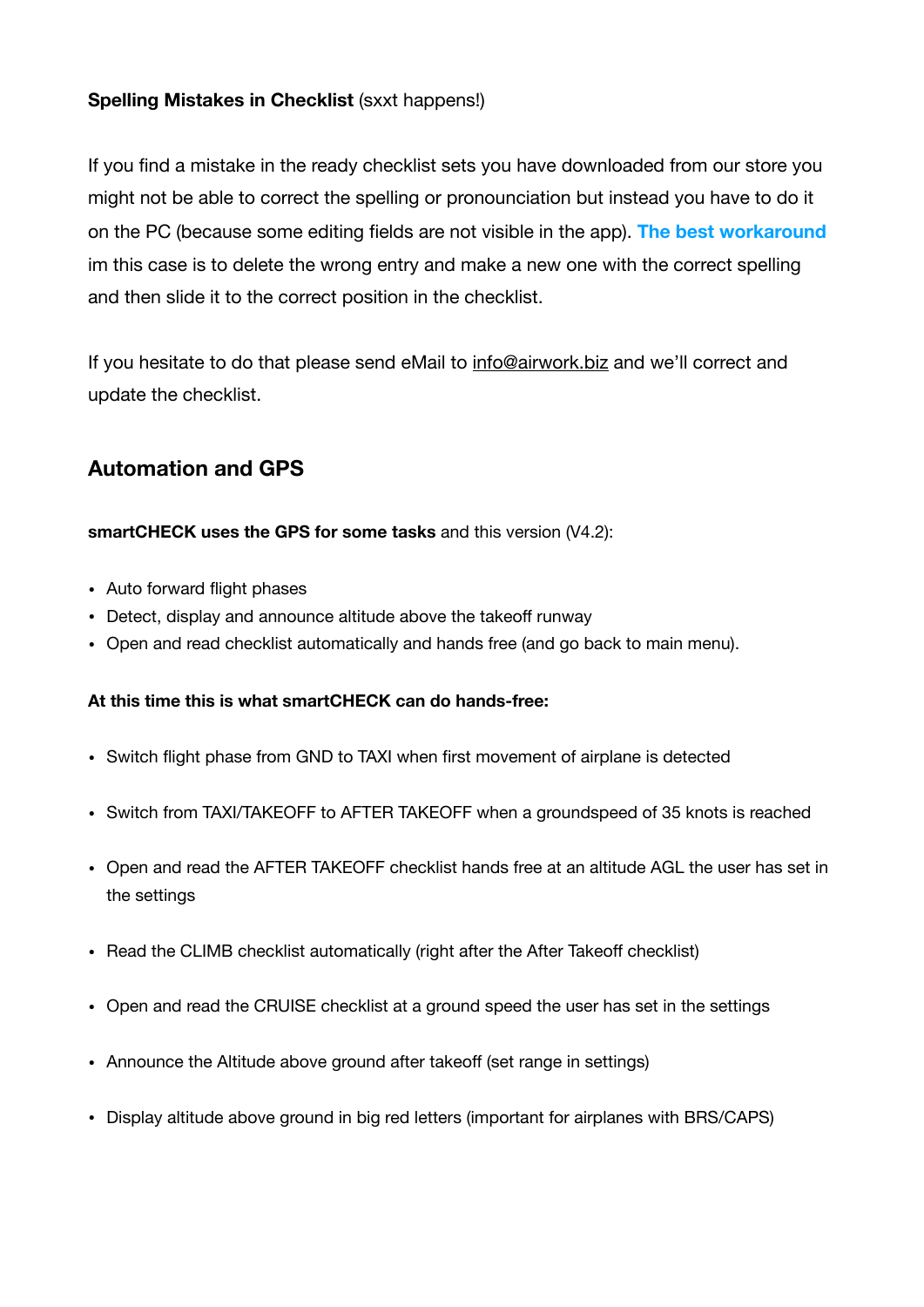# **Features and Settings**

#### **Homescreen**

#### **Store (plus sign)**

Select and download ready checklist sets based on the original POHs (Pilot Operating Handbook) of these airplane types. After download you can rename the checklist your registration and modify it according your own equipment and priorities

#### **Menu (nut symbol)**

Here you will not only find the Imprint and the (legally required) Terms and Conditions but also the Version info – and a feature called "Edit Checklist Conditions". Use "Edit Checklist Collections" to

- Send edited checklists to other pilots (you can also attach documents you have uploaded)
- Send complete checklists with all attachments to yourself. Store them in a cloud service and have access to your own personal checklist set from anywhere. From here you can also send it to your other devices

Tap the white triangle next to the selected airplane type to select other airplanes in your collection.

Tap **FLY** to start a new flight

#### **Main Screen**

When you first tap "FLY" the main screen of smartCHECK will open with the "GND" (ground) phase open. You can horizontally scroll through the flight phases by using the flight phases bar (iPhone) or also by swiping the pages (iPad only at this time).

If you want to change the order of the checklists on the screen simply make a long tap and move the icons around as you wish. **Note:** works with iPad version only.

#### **STOP FLIGHT Key**

Use this button to stop a flight and to return to the home screen.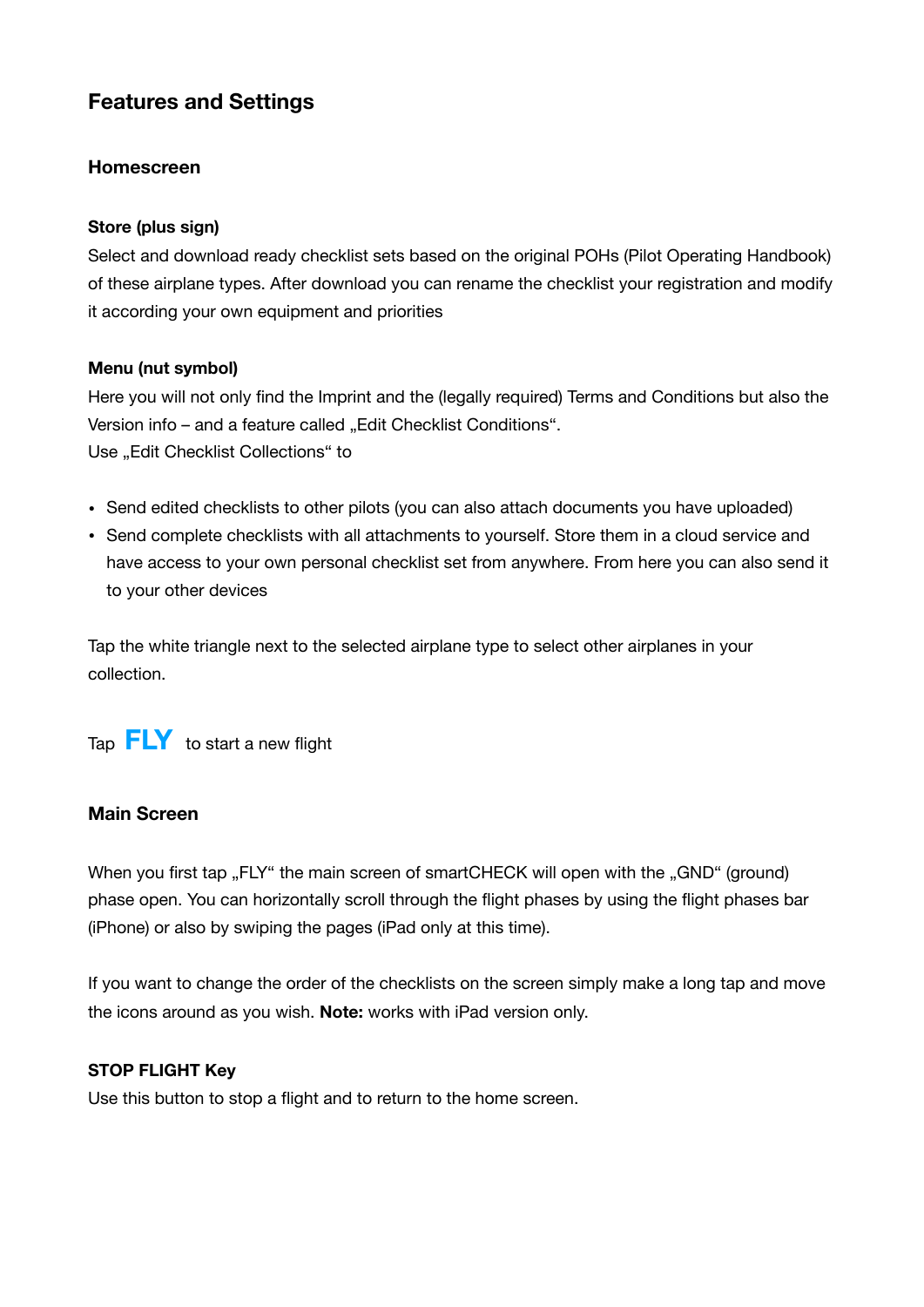#### **PRIORITY MODE Key**

Use this key to select the PM mode, but you have to select the checklists you want to use in PM first in the settings.



**Settings button and GPS indicator** (upper left corner). Tap the settings button to open a sidebar with all settings. **The settings button also serves as a n indicator for GPS signal strength.** If it's green, the device has good GPS reception and you can count on the automatic features to work.

- 1. Auto forward flight phases: With the GPS on (check it is on in location services) you can select to automatically forward flight phases. At this moment GND->TAXI and TAKEOFF>AFTER TAKEOFF are possible
- 2. Auto read ON/OFF: Let the app read the whole checklist. If set to OFF you have to tap for each checklist item.
- 3. Screen "auto lock" ON/OFF. Some business iPhones will always lock the screen after a certain time for security reason ("never" setting not available). With this switch you can force smartCHECK to stay on.



**Brightness settings** and Night Mode. Day and Night Switch.

**Audio Settings:** Voice ON/OFF to mute the reading feature, Altitude Callout ON/OFF. If you I)) set it ON you can select a range of altitudes AGL that will be announced after takeoff. With ", pause duration" you can set the length of the pause between the items that are beeing read in "auto read" mode.

**Priority Mode** Settings: Use this button to select the checklists you want to use in "Priority Mode" which is a simplified and more practical list view of your checklists. In normal flight operations you will almost never need all the checklists, abnormal checklists and emergency checklists at hand. With PM you can select the ones you normally use and display them in a more ergonomical list view.

**Here you can also select which checklists you want to use in the fully automatic mode ("auto read") or in manual mode** (one item per tap). Simply tap the checkbox once or twice to select the mode you want. Checklists that are set to manual will be marked with an ..M" on the Priority Mode Main Screen.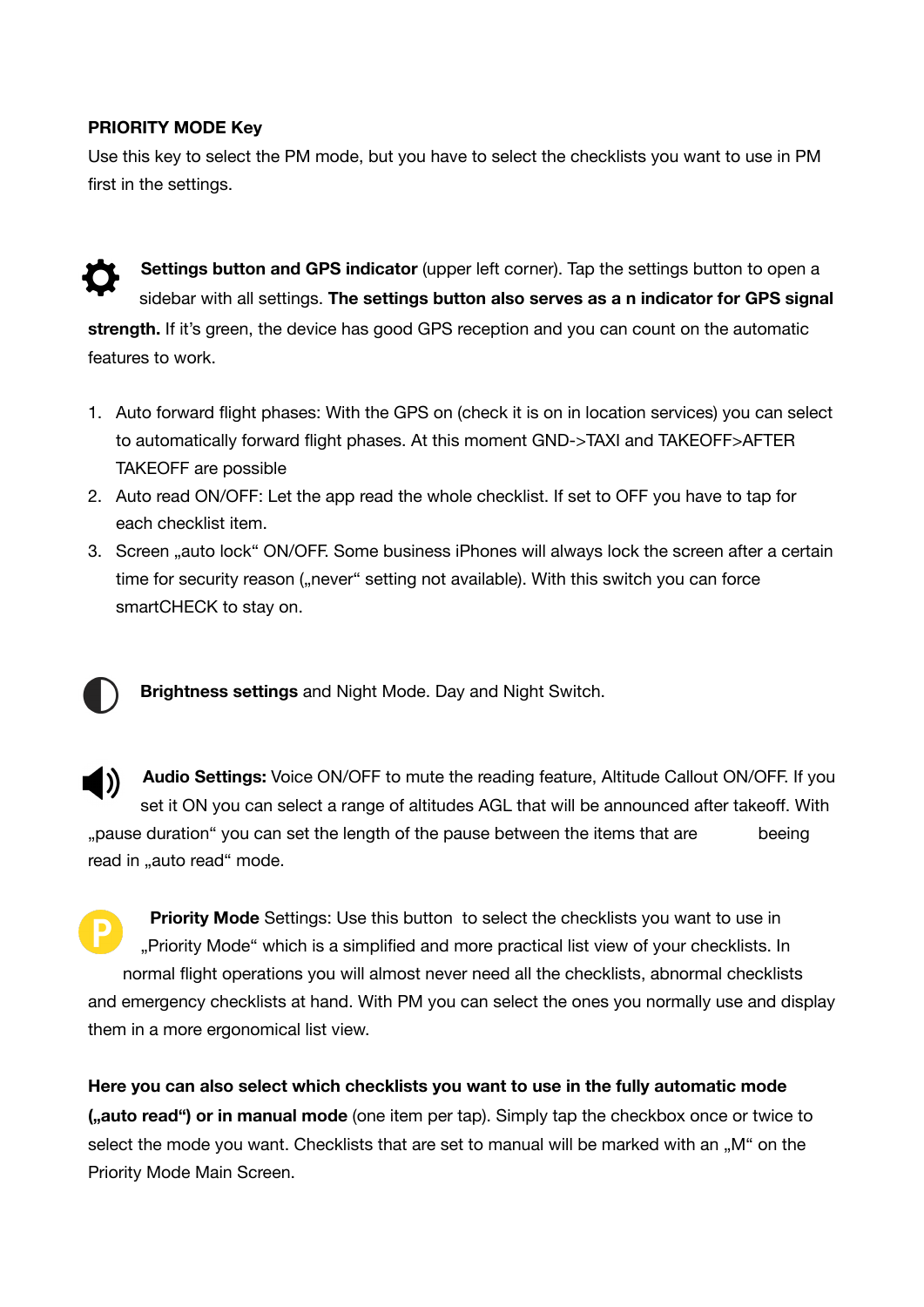

**Checklist settings**. Use this button to:

- Select checklist for priority mode (the ones you use most often and which you want to be displayed as a list of checklists for normal flights
- Read Checklist title: Will read the name of the checklist when it's opened.
- Announce checklist completed: Will end the checklist with telling you it is completed.
- Automatic After Takeoff Checklist: Will open and read After Takeoff Checklist at an altitude AGL you will set with the wheel below
- Read Climb Checklist automatically: If selected the After Takeoff Checklist will be followed by the Climb Checklist
- Automatic Cruise Checklist: Select a typical groundspeed for cruise and the cruise checklist will be read to you when reaching this speed. Do not select a speed too high, because you might not reach it with headwind (SR71 Drivers can ignore this note).

#### **IMPORTANT NOTE:**

For the automatic and GPS driven features like the "automatic after takeoff checklist" to **work or the display of the altitudes AGL after takeoff you will have to reset the app after each flight by using the STOP FLIGHT key.** 



**Altitude Settings**. Display Altitudes on Screen:

- The selected altitudes above the takeoff runway will be displayed on the screen in 100 ft steps.
- Note: smartCHECK V4.0 does not (yet) contain an airport database.
- We make a GPS measurement of the altitude (MSL) at the moment the airplane reaches a groundspeed of 35 kts in the takeoff roll and we go from there.
- If you're at 1312 ft MSL at the moment you reach 35 kts "100 ft" will be displayed (and announced) at approximately 1412 ft.
- This feature will only work if your GPS reception is good. In my Cirrus airplane (plastic!) it works perfectly, in some types you might need an external GPS device.



The **Fuel Reminder** settings. The fuel reminder is just a simple feature that lets you note the fuel status after landing, so that you don't have to switch on the avionics the next time you fly to check the fuel level.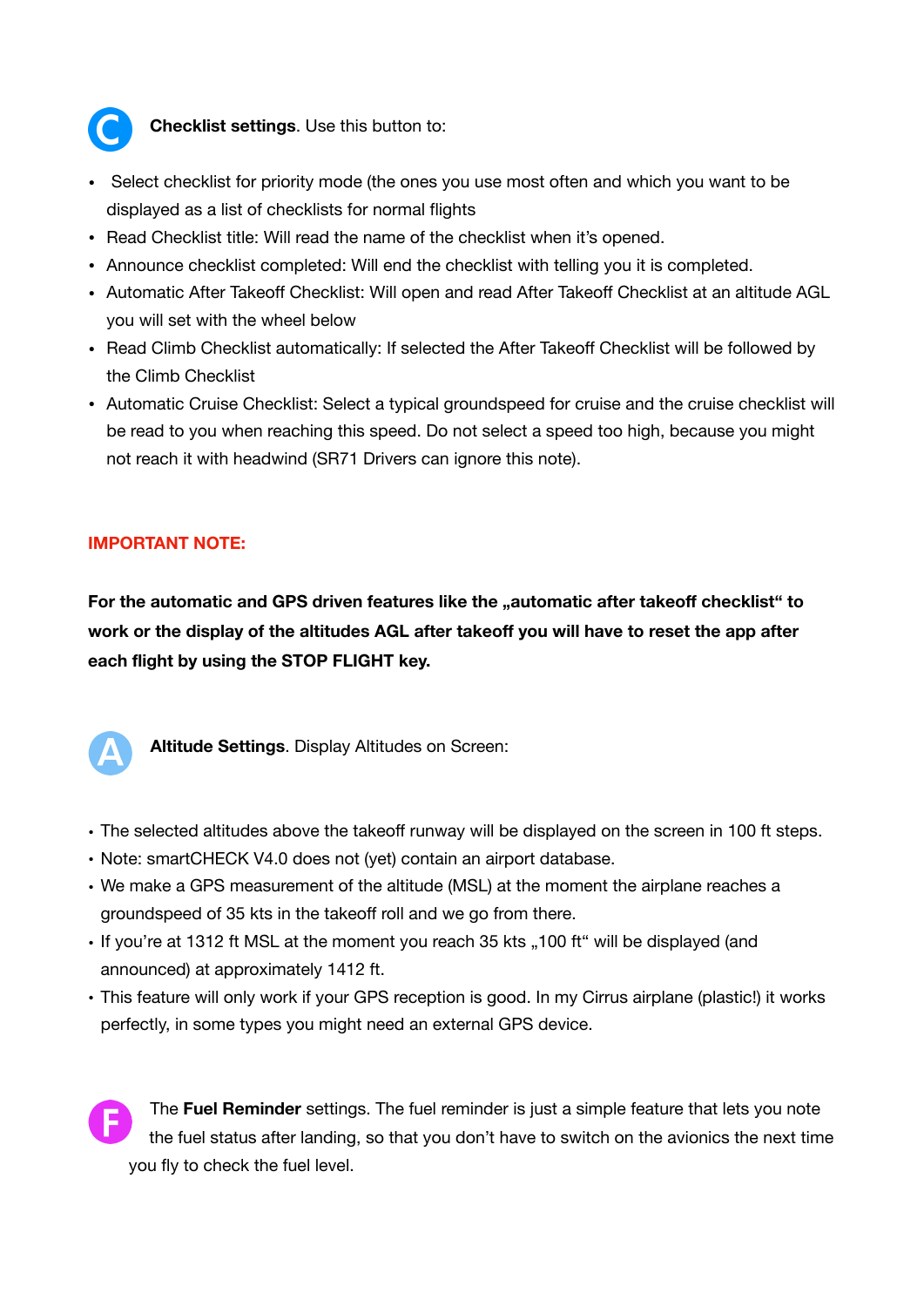Set the capacity of your fuel tanks and switch on . Display fuel fuel status". When you start your next flight you will first see a magenta colored icon that gives you information about the fuel status from your last flight, you can also set it to "full fuel".

When you reach the "Shutdown" flight phase in classic mode OR when you stop a flight from "Priority Mode" (List view) the reminder will open again and you can set the fuel level before you can use the shutdown checklist.

**Note:** Obviously using this feature only makes sense if your airplane is equipped with a fuel totalizer. Do not guess the fuel status.

There's also a fuel switch timer with two settings which can remind you about switching fuel tanks. You can set the interval you want (60/30/30 … minutes or 60/60/60) and the app will remind you to switch fuel tanks. The timer will start when the airplane reaches 35 knots (groundspeed) and stop again when slower than 35 knots. In the future the fuel switch timer will have a memory feature, for now iit will start counting from zero with the next flight.

**Oli Check** feature. Switch on this feature if you want to keep track of your engine's oil consumption. Enter the total flight time and then note the oil level before each flight and how much oil you have added and you will get a nice list that shows the oil consumption per hour.

**Note:** do not forget to wipe off the dipstick before each measurement to get good results. Oil tends to climb up the dipstick and your actual oil level might be lower than what you first see. Also do not put in too much oil. In many airplane types oil will be blown out of the engine if the level is too high, and this might give you the false impression that your oil consumption is high.



Use this button to **add or to delete checklists**. If you want to add a checklist the next step will allow you to create a …

- Normal checklist (blue)
- Abnormal checklist (yellow)
- Emergency Checklist (red)
- Document Icon (green)



The **Filter toggle button** lets you filter the displayed checklists by their color. Each tao changes the display. The filter button works differently on iPads and iPhone.